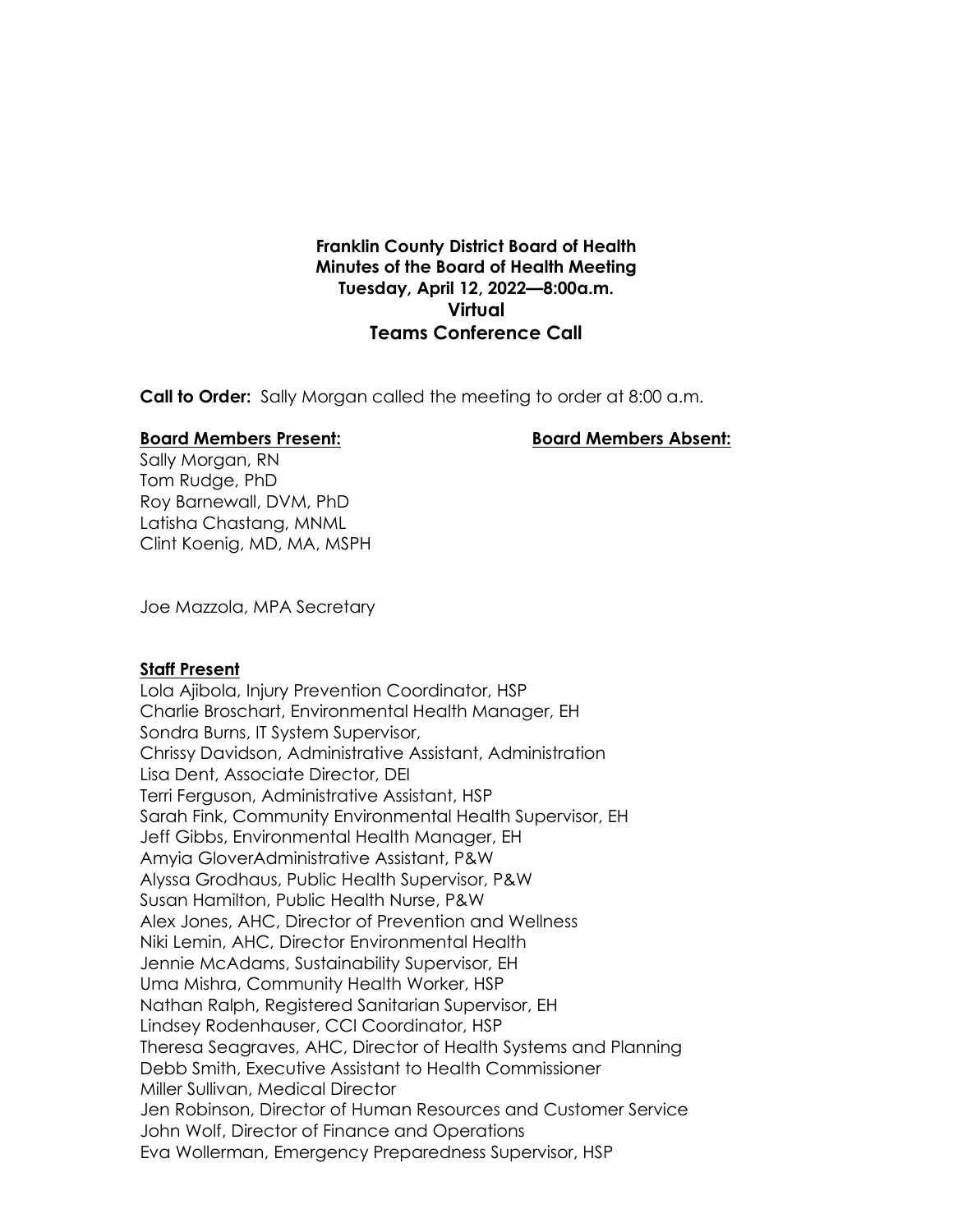# **Legal Counsel:**

Joseph R. Durham, Esq., Eastman & Smith, Ltd.

## **Guests & New Staff:**

Meghan West – student, Franklin University Kimberly Wigram – city of Dublin Stacey Tighe – city of Dublin

## **Pledge of Allegiance**

Dr. Rudge led the Pledge of Allegiance.

## **Old Business:**

**Resolution 22-002** To reissue Board Orders per Resolution 22-002, January 11, 2022 for 3189 Fisher Road, Columbus, Ohio 43204, Franklin Township, Tax District #140, Parcel #004029; were approved upon a motion by Ms. Chastang with a second by Dr. Rudge. Ayes: All Nays: None – motion carried.

**Resolution 22-069** Resolution implementing the Remote Work Policy and Rescinding Resolutions 20-041, 20-047, and 20-158, and partially rescinding Resolution 20-044; were approved upon a motion by Dr. Barnewall with a second by Dr. Koenig. Ayes: All Nays: None – motion carried.

### **New Business:**

**a)Election of Officers –** Dr. Thomas Rudge nominated Dr. Roy Barnewall as President, and Ms. Sally Morgan nominated Latisha Chastang as Vice President of Franklin County Board of Health; were approved upon a motion by Dr. Koenig with a second by Dr. Rudge. Ayes: All Nays: None – motion carried.

## **b)Hearings**

**Hearing: 22-002** For a Variance Request – Ohio Administrative Code 3701-31- 04(B)(6)(s), Dublin Community Pool North, 5560 Dublinshire Drive, Dublin, Ohio 43017; Tax District #273, Parcel # 004183; The City of Dublin (property owners); were approved upon a motion by Dr. Rudge with a second by Dr. Barnewall. Ayes: All Nays: None – motion carried.

**Hearing: 22-003** For a Variance Request – Ohio Administrative Code 3701-31- 04(B)(6)(s), Dublin Community Pool South, 6363 Woerner Temple Road, Dublin, Ohio 43017; Tax District #274, Parcel # 000033; The City of Dublin (property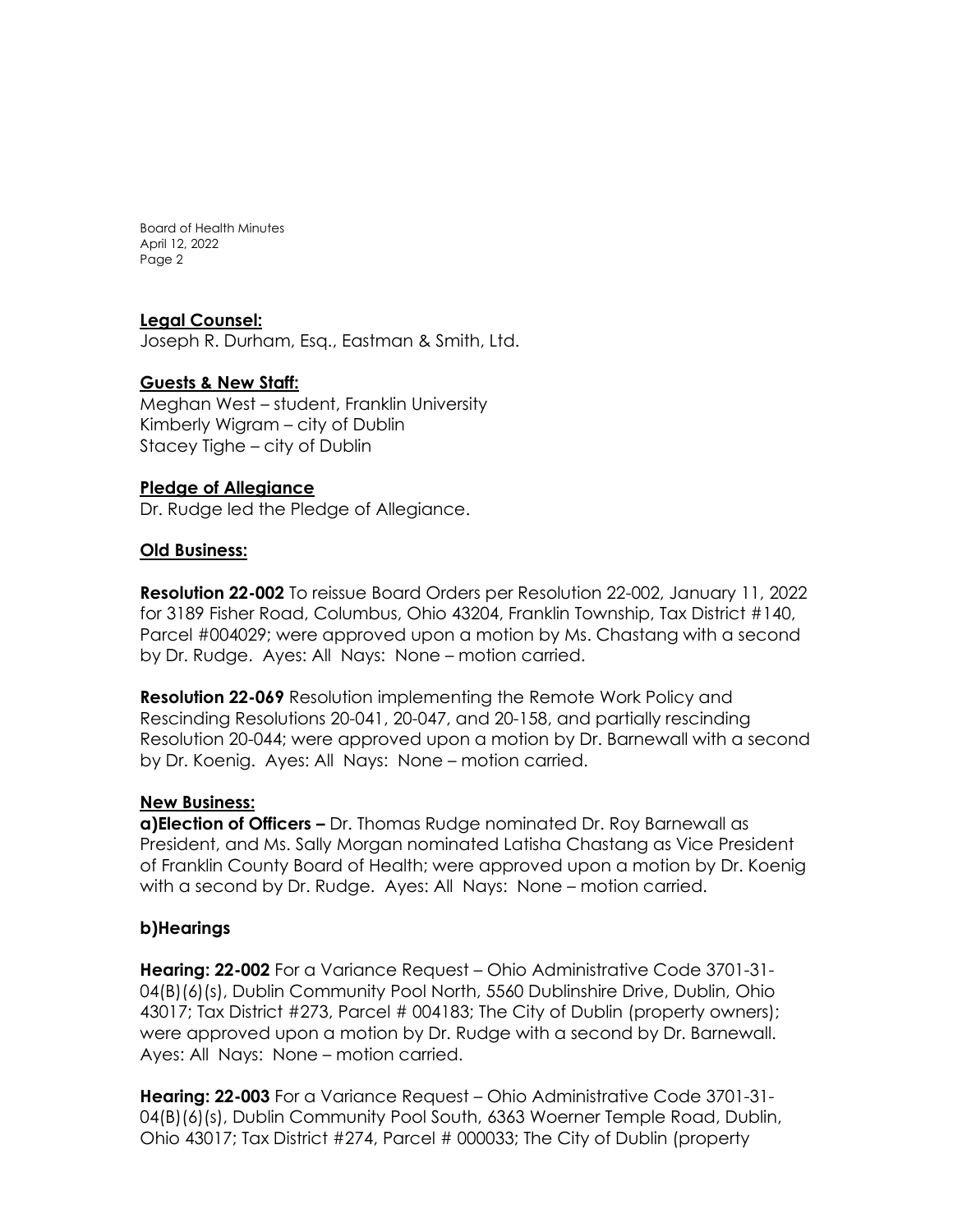owners); were approved upon a motion by Dr. Barnewall with a second by Ms. Chastang. Ayes: All Nays: None – motion carried.

**Hearing: 22-004** For a Variance Request – Ohio Administrative Code 3701-29- 03(C)(5), Z & K Excavating, LLC, 9505 Route 104, Lockbourne, Ohio 43147; Zachery Smith (property owner); were approved upon a motion by Dr. Rudge with a second by Ms. Chastang. Ayes: All Nays: None – motion carried.

## **Resolutions**

**Resolution 22-057** Resolution to pay the operating expenses for the Board of Health; was approved upon a motion by Ms. Chastang with a second by Dr. Rudge. Ayes: All Nays: None – motion carried.

**Resolution 22-058** Resolution to adopt and authorize the Health Commissioner to issue the Board of Health Orders (3 sewage); was approved upon a motion by Dr. Rudge with a second by Dr. Barnewall. Ayes: All Nays: None – motion carried.

**Resolution 22-059** Resolution to authorize the Health Commissioner to participate in the 2022 Community Lawnmower Exchange Program with The City of Columbus (Expense of \$2,000.00); were approved upon a motion by Dr. Barnewall with a second by Dr. Koenig. Ayes: All Nays: None – motion carried.

**Resolution 22-060** Resolution appointing a Franklin County Public Health Representative to the Solid Waste Authority of Central Ohio Board of Directors; were approved upon a motion by Dr. Rudge with a second by Dr. Barnewall. Ayes: All Nays: None – motion carried.

**Resolution 22-061** Resolution authorizing the Health Commissioner to enter into a contract with Heart of Ohio Family Health Center to provide Public Health Nurse LED Home Visiting Project Support (Expense of \$20,000.00); were approved upon a motion by Dr. Koenig with a second by Dr. Rudge. Ayes: All Nays: None – motion carried.

**Resolution 22-062** Resolution authorizing the Health Commissioner to enter into a Memorandum of Understanding with Columbus Public Health to provide emergency transfer support & vaccine storage. (No Cost Agreement); were approved upon a motion by Ms. Chastang with a second by Dr. Rudge. Ayes: All Nays: None – motion carried.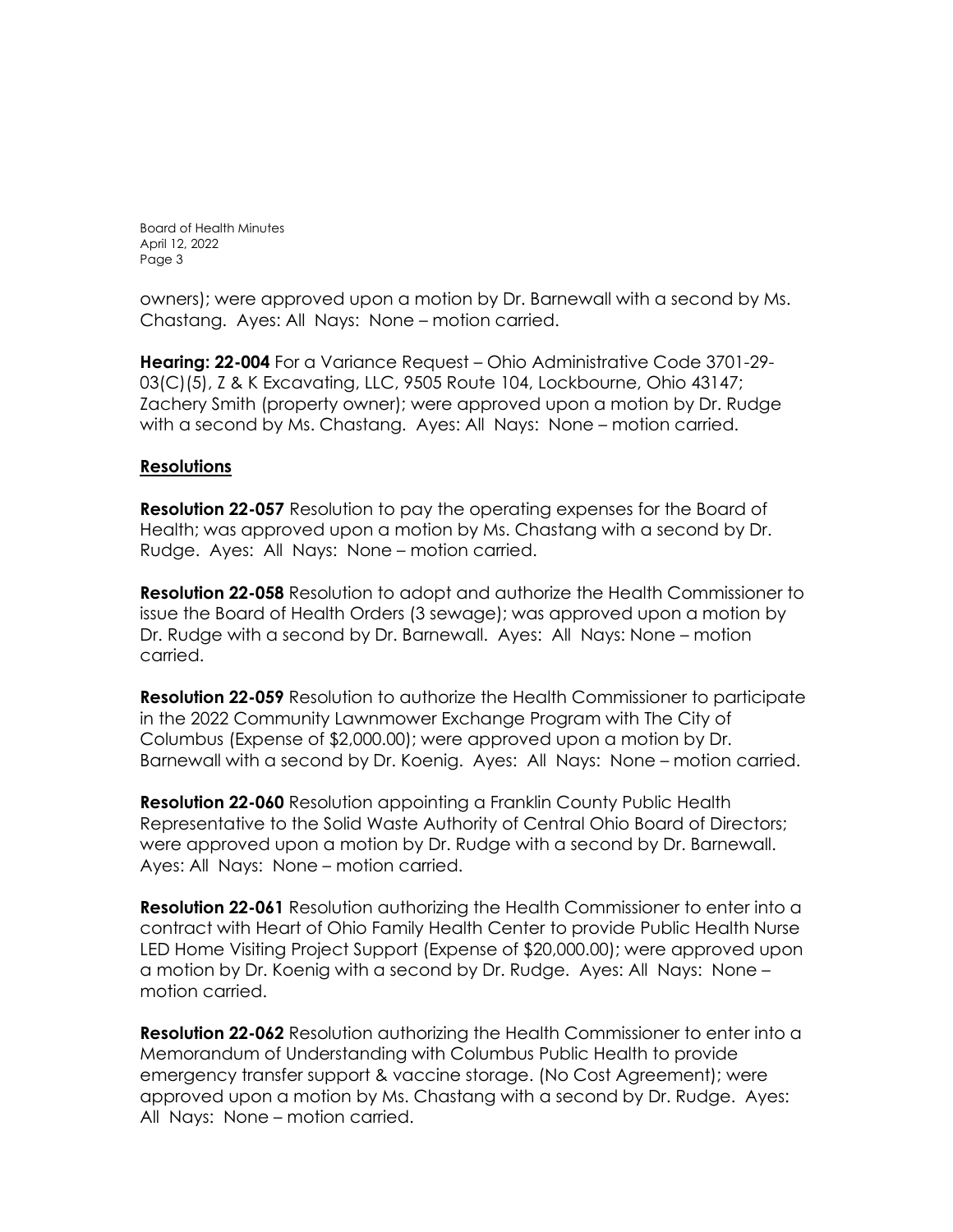**Resolution 22-063** Resolution authorizing the Health Commissioner to enter into a contract with Mighty Crow Media, LLC (MCM) in support of The Ohio Department of Health (ODH) 2021-2022 Tobacco Use Prevention and Cessation (TUPC) Grant (Expense of \$8,000.00); were approved upon a motion by Dr. Barnewall with a second by Dr. Rudge. Ayes: All Nays: None – motion carried.

**Resolution 20-064** Resolution to authorize the Health Commissioner to amend contracts with local agencies in support of the Centers for Disease Control and Prevention (CDC) Overdose Data To Action (OD2A) Grant (Expense of \$2,010,341.68 to \$2,050,341.68 an additional expense of \$40,0000); were approved upon a motion by Ms. Chastang with a second by Dr. Koenig. Ayes: All Nays: None – motion carried.

**Resolution 20-065** Resolution to authorize the Health Commissioner to engage with the Ohio Legislature regarding Substitute House Bill (H.B.) 327; were approved upon a motion by Dr. Barnewall with a second by Dr. Rudge. Ayes: All Nays: None – motion carried.

**Resolution 22-066** Resolution to authorize the Health Commissioner to enter into a 5 Year Lease Agreement with Enterprise Fleet Management for a 2022 Dodge Ram Pro Master 3500 High Roof Extended Cargo Van (Expense of \$11,000.00 Annually. \$55,000.00 Full Term Lease Agreement); were approved upon a motion by Ms. Chastang with a second by Dr. Barnewall. Ayes: All Nays: None – motion carried.

**Resolution 22-067** Resolution to approve purchases for Franklin County Public Health; were approved upon a motion by Dr. Rudge with a second by Ms. Chastang. Ayes: All Nays: None – motion carried.

**Resolution 22-068** Resolution to authorize the Health Commissioner to approve application forms from the Ohio Department of Health for a maternity licensure renewal for Mount Carmel St. Ann's Hospital; were approved upon a motion by Dr. Rudge with a second by Ms. Chastang. Ayes: All Nays: None – motion carried.

## **Personnel Actions:**

Presented by Jen Robinson, Director of HR and Customer Service, was approved upon a motion by Ms. Chastang with a second by Dr. Rudge. Ayes: All Nays: None – motion carried.

## **Update: COVID-19 – Joe Mazzola**